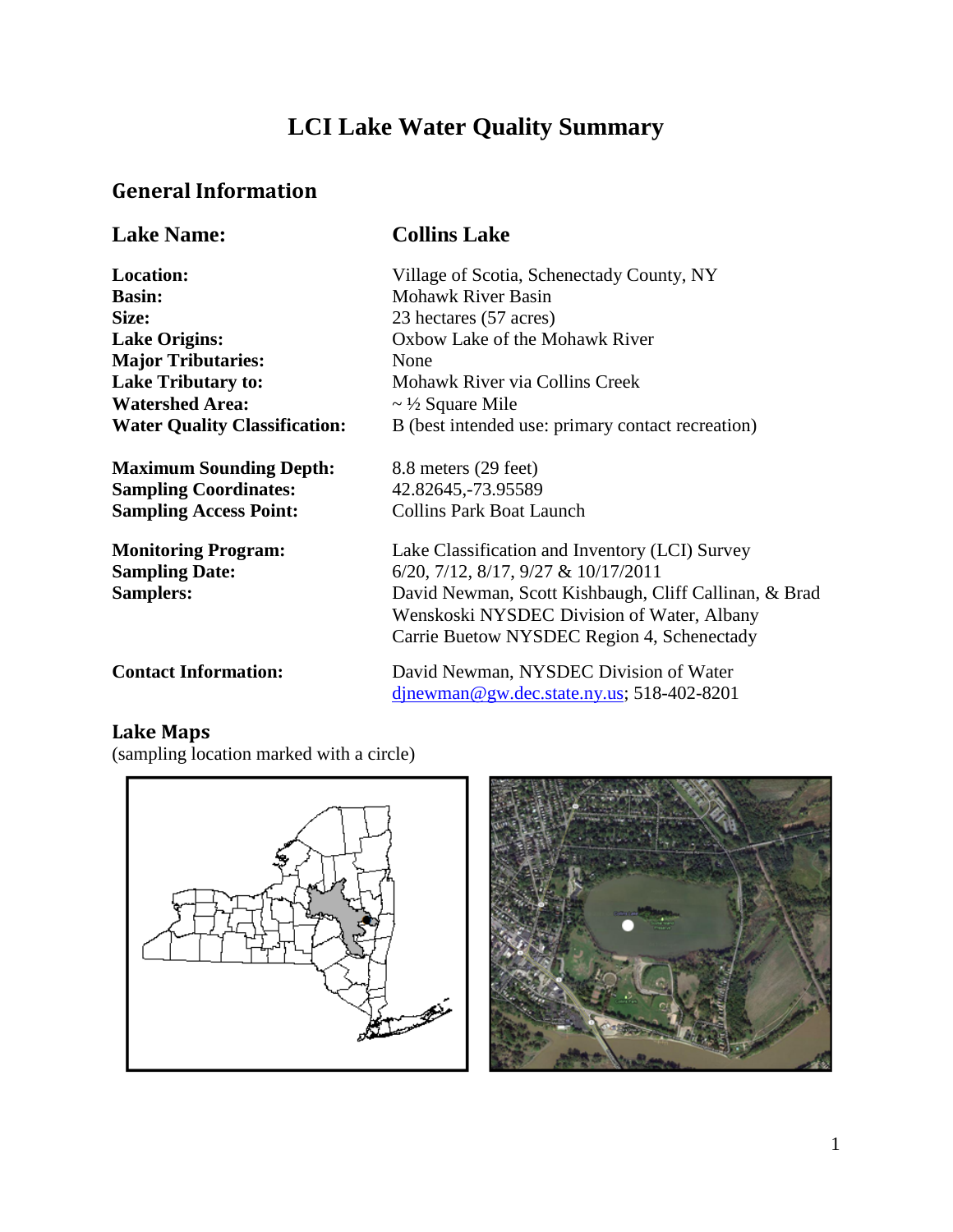### **Background and Lake Assessment**

 Scotia, Schenectady County. The lake is used for boating and fishing as well as for swimming housing, park land, and athletic fields with a few small patches of forested land. The lake is also Collins Lake is a 57 acre oxbow lake on the floodplain of the Mohawk River in the village of from a village operated beach. The lake's watershed is compromised primarily of suburban known both historically and in present times to receive flood waters from the Mohawk River.

 time water chestnut (*Trapa natans*) covered large portions of the lake. The subsequent introduction of curlyleaf pondweed (*Potamogeton crispus*) and Eurasian watermilfoil (EWM or  *Myriophyllum spicatum*), both invasive species, further reduced the potential for the lake to be used for recreation. Despite dredging and other remediation attempts, conditions continued to Impacts to recreational use of the lake have been noted as far back as the early 1900's at which decline. In 2005, high bacteria levels forced the public beach to be closed for the majority of the bathing season.

 In 2006, as a response to the beach closure, the lake was treated with an herbicide (fluridone) to List, Collins Lake was included in the 2011 LCI monitoring of lakes in the Mohawk River Basin. control nuisance aquatic plants and an aeration system was installed to keep the lake oxygenated throughout the summer. In addition, the flapper valve used to prevent flow from the Mohawk River into the lake was repaired, and the Village ceased dumping plowed snow into the adjadcent parking lots. During August of 2006 the bacteria levels were reduced and the swimming beach was reopened. Also, in 2006 the lake was monitored by the New York State DEC as part of the Lake Classification and Inventory (LCI) Program. The findings from this monitored was that improvements had been made, but water quality conditions were still typical of an impaired lake. Due to the impaired segment listing in the 2010 Waterbody Inventory and Priority Waterbodies

 = 47, typical of *mesotrophic* lakes), and the average chlorophyll *a* reading (TSI = 57, typical of to water clarity, total phosphorus and chlorophyll *a* with lower summer average, minimum and swimming, and chlorophyll *a* levels during June July and August were in the *stressed* to Based on data collected in June, July and August of 2011 Collins Lake can generally be characterized as *eutrophic*, or highly productive. The average water clarity reading (TSI = 51, typical of *eutrophic* lakes) was in the expected range given the average phosphorus reading (TSI *eutrophic* lakes). In comparison to the data collected in 2006, there appears to be improvements maximum TSI values for all three parameters. These improvements were also seen when looking at data collected in 1996 and 1984. While slight improvements have been made, the 2011 total phosphorus values remain moderate to high with the August 2011 value above the state's guidance value of 20 g/l, water clarity levels in July and August were at a level that *threatens impaired* range for swimming. Bacteria levels remain sufficiently low to maintain the swimming beach, although bacteria was not monitored through the 2011 LCI.

 watermilfoil was observed to be growing densely at the surface throughout the shallow portions Collins Lake was noted to have a green to greenish brown coloration from June to August with turbidity being noted in July and August as impacting recreational conditions. Eurasian of the lake. It appears that the reduced EWM densities after the fluridone treatment lasted until around 2009, although a native plant (common waterweed, *Elodea canadensis*) was the dominant plant in the lake (and in other nearby lakes) in 2010. Water chestnut and curlyleaf pondweed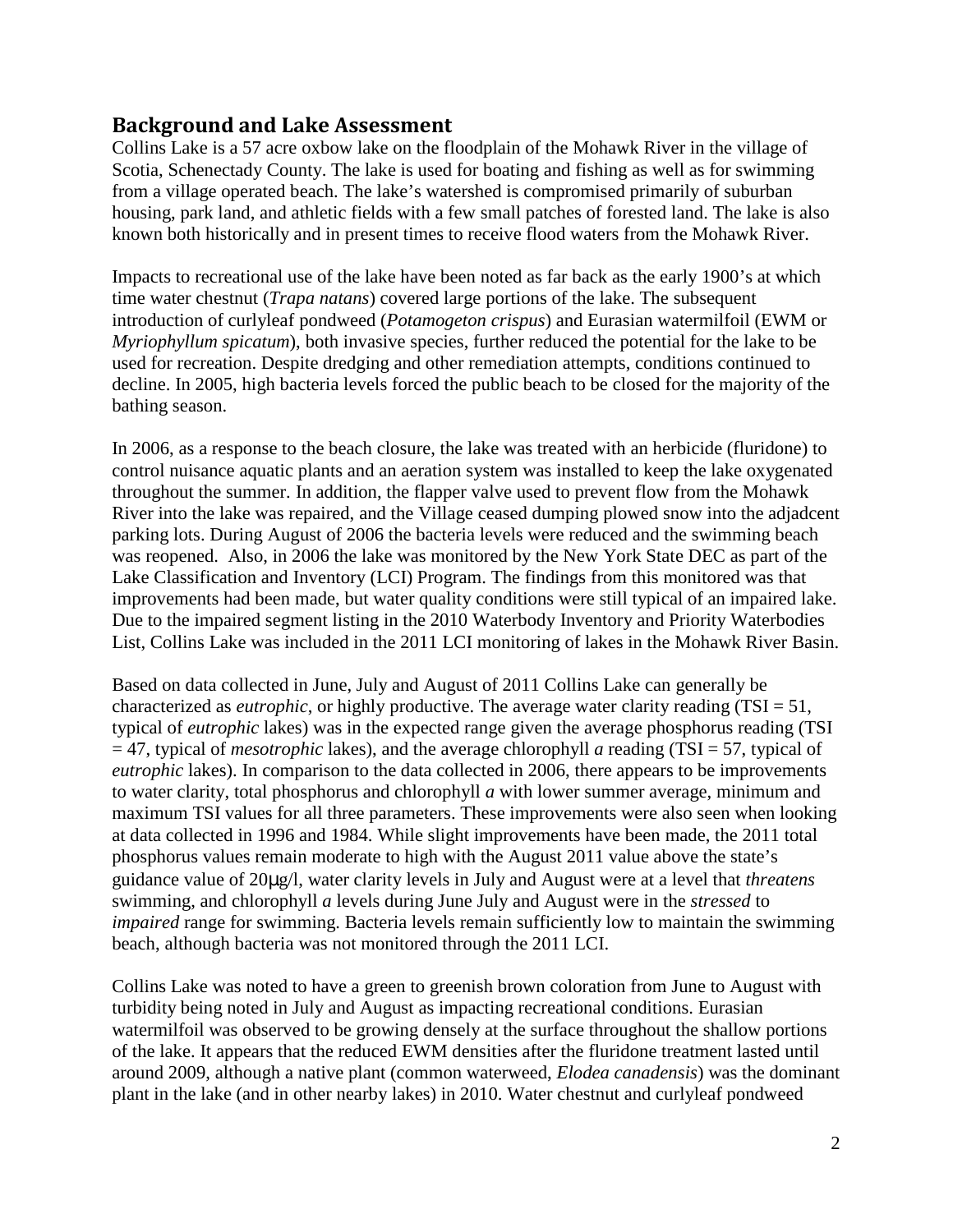were not observed during the 2011 sampling; however, macrophyte evaluation was not the focus of the LCI monitoring. Coontail (*Ceratophyllum demersum*) and white waterlilies (*Nymphaea sp.)*, both native aquatic plants, were also noted to be growing in the lake in 2011. Common waterweed was not observed during any sampling session. Two emergent invasive species, common reed (*Phragmites australis*) and purple loosestrife (*Lythrum salicaria*) were also noted to be occurring around the fringes of the lake.

 with oxygen levels dropping off at 7 meters and below. Before the aerators were installed (early 2006), the lake was known to thermally stratify with the entire thermocline consistently anoxic Collins Lake was not thermally stratified at any time in 2011. Even the deepest portion of the lake remaining oxygenated between June and August, this is an improvement from conditions seen in the summer of 2006 where the lakes was weakly stratified at the deepest point of the lake (lack of oxygen) throughout the summer. Data from 1996 shows that the thermocline was somewhere in the 3 to 5 meter depth range throughout the summer with anoxia below the thermocline. It is likely that the improved deepwater oxygen conditions were due to the lake aeration, although it is not known if destratification resulted in any impacts to the lake fisheries (salmonids are probably not native to the lake).

Summer 2011 pH readings indicate slightly basic/alkaline waters with no readings violating water quality standards. Conductivity readings indicate hard water. Hard water is found in other nearby lakes and in the Mohawk River. The conductivity readings for the lake are higher than those seen in the river and in other nearby lakes. Looking at conductivity data through time shows a gradual increase with the 2011 values being the highest recorded.

 Based on summer 2011 data, Collins Lake appears to be typical of urban/suburban hard water do provide oxygen to the bottom of the lake; however, as the lake no longer thermally stratifies it uncolored, alkaline lakes. Other lakes with similar water quality characteristics often support warmwater fisheries, although fisheries habitat cannot be fully evaluated through this monitoring program. Local fishermen report that the lake does support a warmwater fishery, with largemouth bass, white crappie, black crappie, bluegill, pumpkinseed, yellow perch, northern pike and brown bullhead able to be caught in the lake. The aerators that were installed in the lake is unlikely that coldwater fish species would be supported in the lake.

 guidance value for drinking water (although the lake does not support this use) and chloride levels may indicate impacts from road salting or storm water inputs, although they are below water quality standards were high. All other parameters analyzed for through the LCI fell below Total phosphorus levels were above the state's guidance value during the August sampling event and at the guidance value in June and July. Sodium levels were found to be above the state's the state's guidance values.

### **Evaluation of Lake Condition Impacts to Lake Uses**

#### **Potable Water (Drinking Water)**

 Collins Lake is not classified for use as a potable water supply. LCI data are not sufficient to evaluate potable water use; however, the data collected suggest that the lake water would require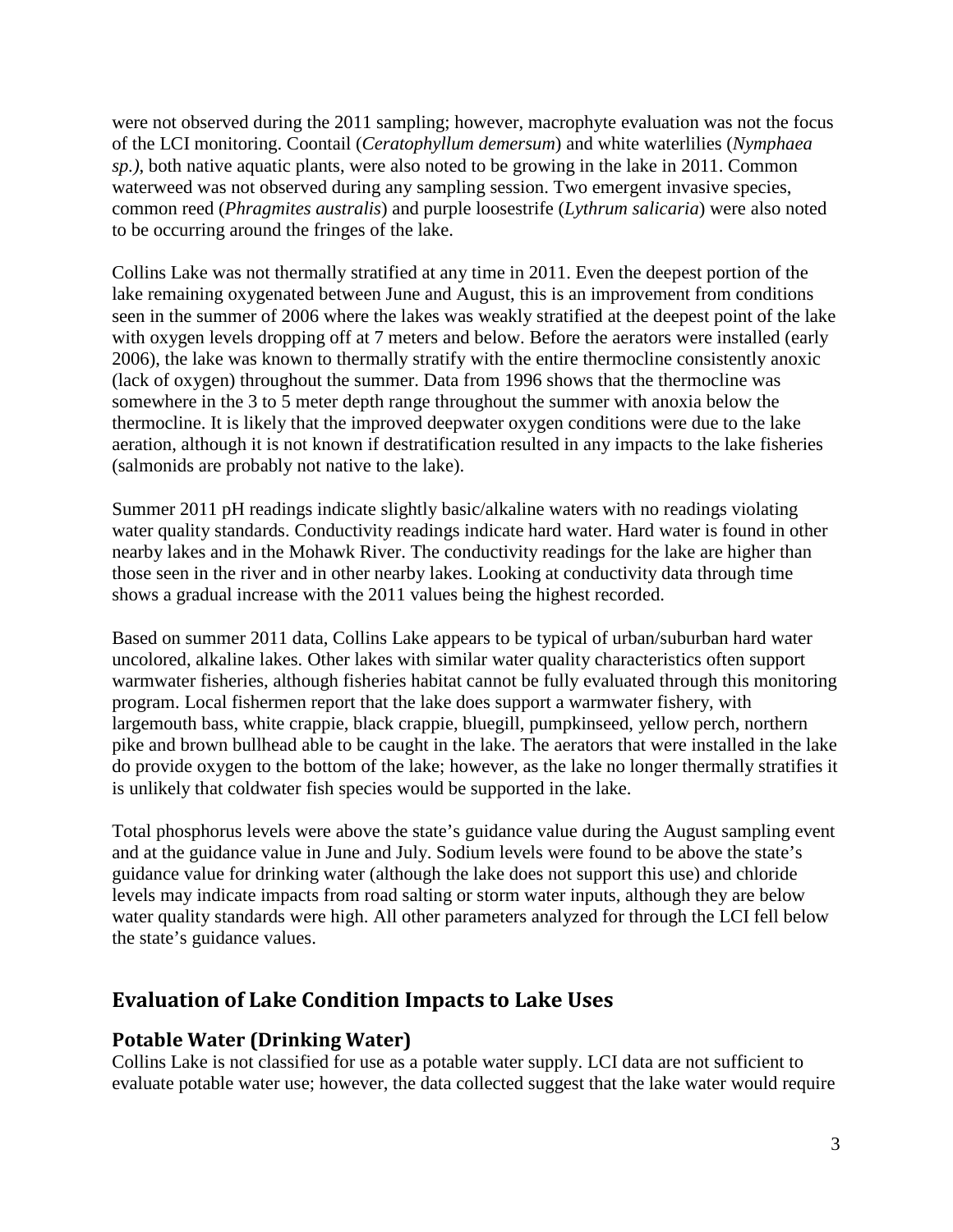substantial treatment to serve as a potable water supply, due to elevated phosphorus and sodium levels.

### **Contact Recreation (Swimming)**

 throughout the swimming season by the Village of Scotia. The data collected through the LCI indicate that water clarity and chlorophyll levels *impair* the use of the lake, and total phosphorus Collins Lake is classified for contact recreation and the village of Scotia does operate a swimming beach. Bacteria data are needed to evaluate the safety of the lake for swimming; however the LCI does not collect bacteria data. These data are collected on a regular basis levels and the occurrence of one or more invasive aquatic plant species *threaten* the ability of the lake to be used for swimming.

### **Non-Contact Recreation (Boating and Fishing)**

Collins Lake is a classified for non-contact recreation and is regularly used for fishing and boating. The data collected through the LCI indicate that the occurrence of one or more invasive plant species may *threaten* non-contact recreational use of the lake.

### **Aquatic Life**

 Based on summer 2011 data there are *no known impacts* to aquatic life with dissolved oxygen levels being sufficiently high throughout the water column and pH values falling within the nonimpacted range, although the presence of one or more aquatic invasive plant species may ultimately *threaten* the biological condition and aquatic life in the lake.

### **Aesthetics**

 Aesthetics are known to be *stressed* based on low water clarity, elevated algae levels and high densities of aquatic plants.

## **Sampling Post Tropical Storm Irene and Lee**

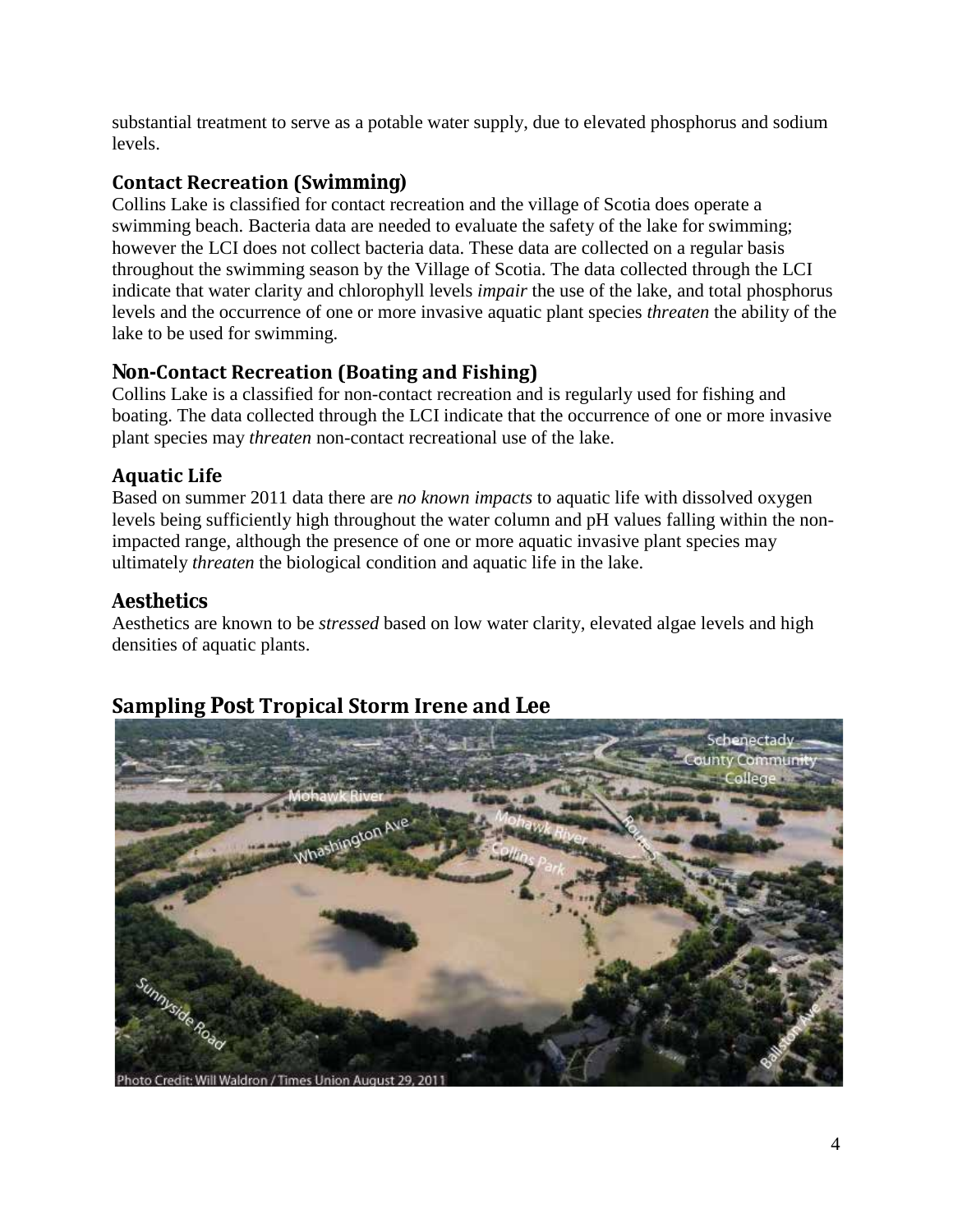At the end of August and beginning of September, Tropical Storm Irene and Lee caused major flooding along the Mohawk River. The flooding of the Mohawk River in the vicinity of Collins Lake overtopped the Schonowee Dike which separates the river from Collins Park. This allowed water from the river to directly enter Collins Lake, short-circuiting the flapper valve. Similar flooding of the river into the lake did historically occur, but has only occurred a few times since the Schonowee Dike was constructed in 1804. The September sampling of Collins Lake had to be pushed back two weeks to allow flood waters to recede and the roads near the lake to reopen. The park remained closed to the public through at least mid October.

 readings of less than 1 meter and the water being a much darker brown color than earlier in the October, when there was almost no temperature difference between the surface and 4 meters in 22ptu in September and 16ptu in October. September and October total phosphorus levels were The September and October sampling events showed a marked decline in water clarity with year. In late September the lake was thermally stratified at 1-2 meters in depth with very low dissolved oxygen levels below 1 meter in depth. This extreme stratification was not seen in mid depth and no reduction in dissolved oxygen in the top 4 meters. Conductivity levels were much lower in September than earlier in the season. Despite some "recovery" in October, conductivity levels were still below those seen earlier in the season. This drop and then raise in conductivity corresponded to a similar drop and rebound of sodium and chloride levels. The reduction in water clarity was evident with the true color readings in the 4-6ptu range before the storms and almost double those seen before the storms, likely due to large inputs of organic material from the Mohawk River. High levels of iron and manganese were seen in September and October with the October iron level being above the state's water quality standard. It is yet to be seen what if any long term impacts these flooding events will have on the overall water quality of the lake. Collecting data during the summer of 2012 and comparing it to the LCI data collected during 2011 would help determine long-term impacts of the storms.



### **Time Series: Depth Profiles**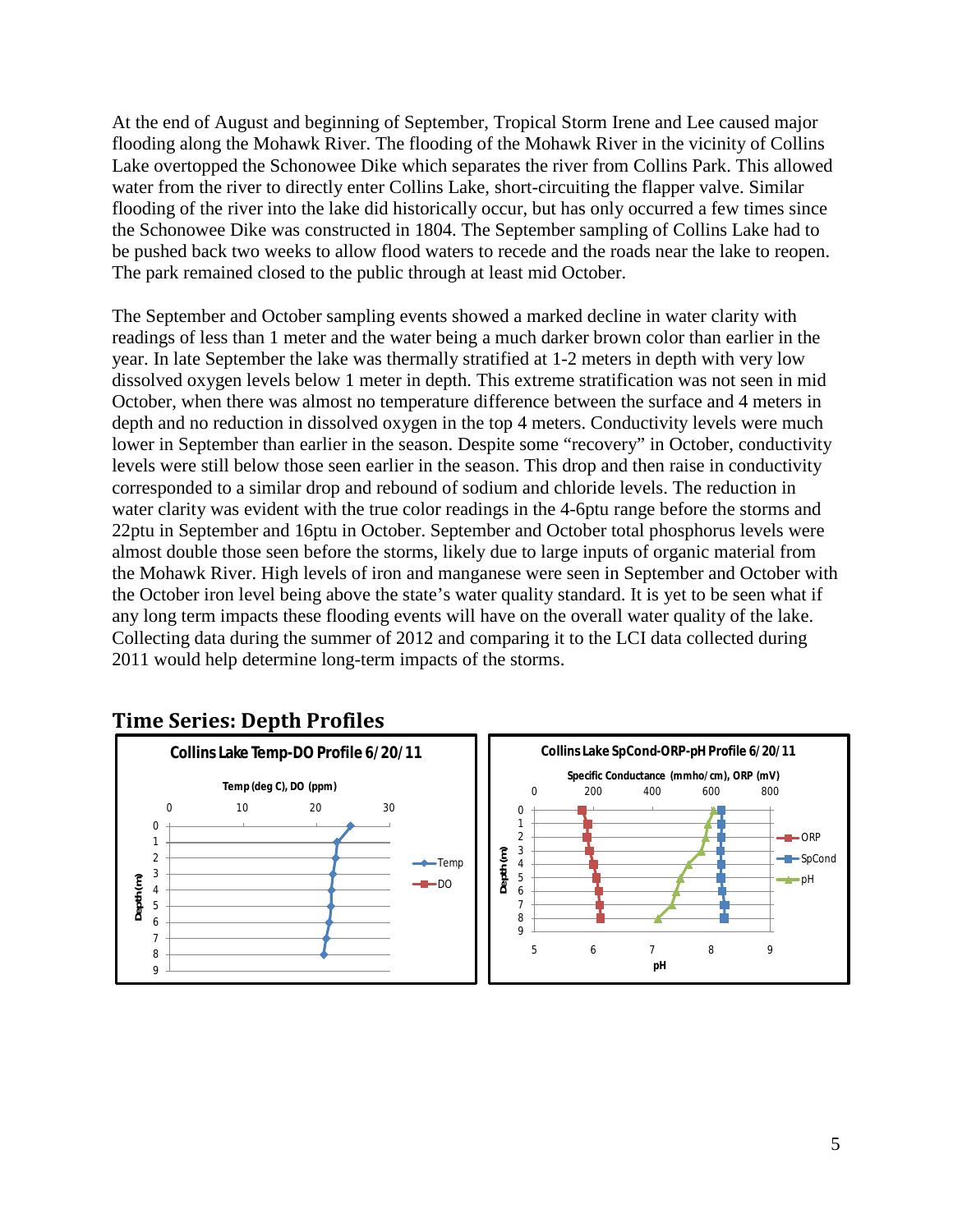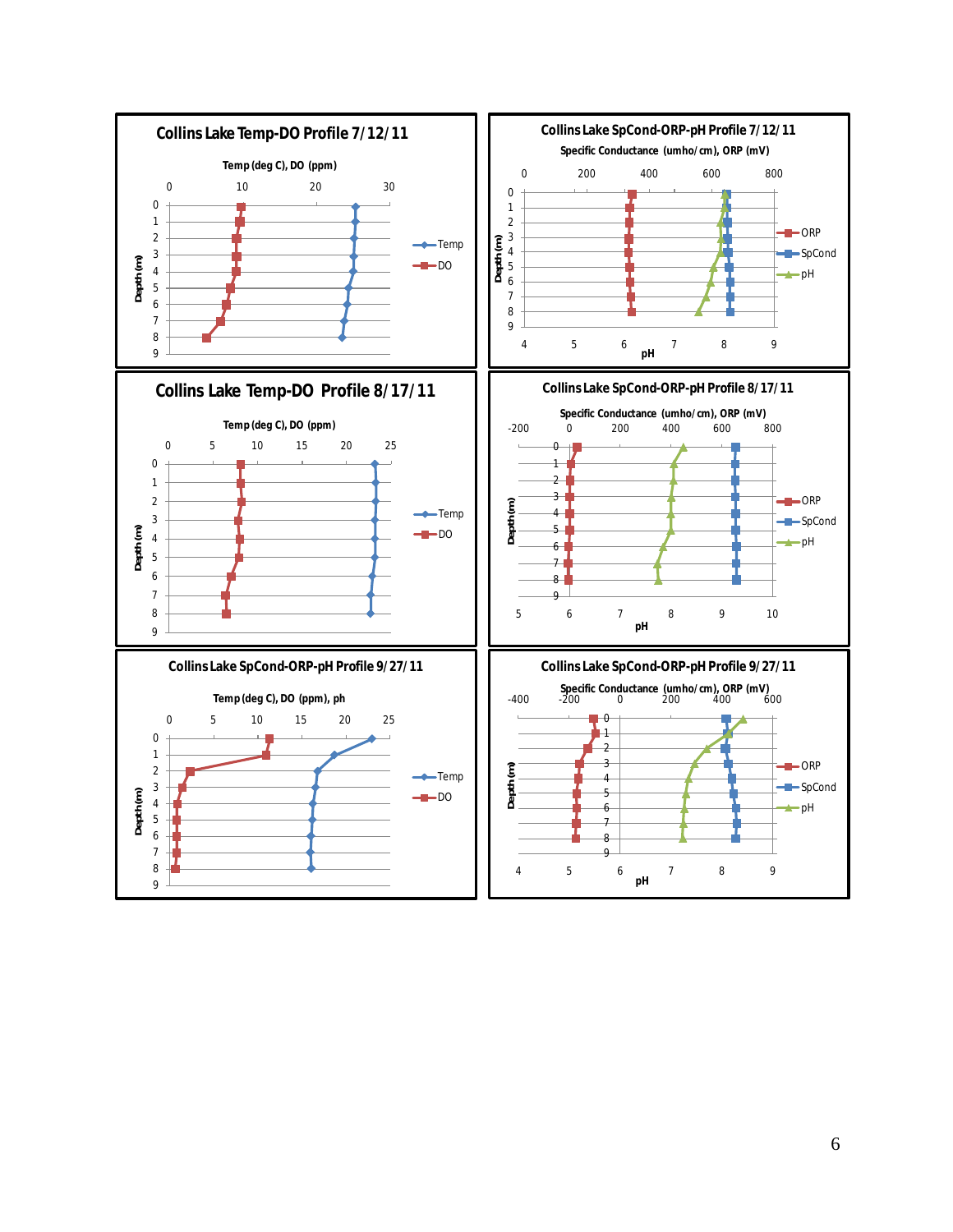

## **Time Series: Trophic Indicators**

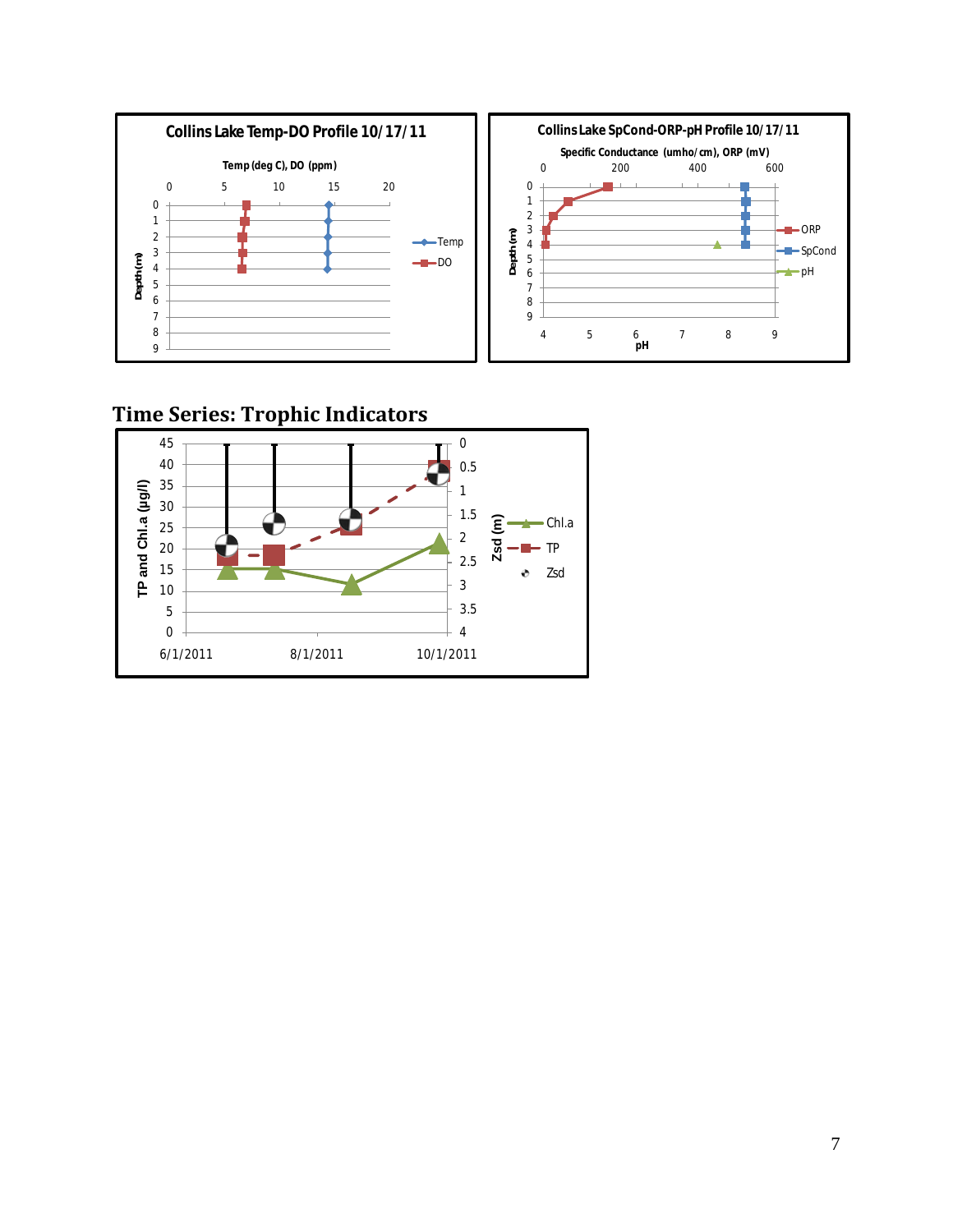## **WQ Sampling Results**

|                 | <b>UNITS</b> | N              | <b>MIN</b>     | <b>AVG</b> | <b>MAX</b> | <b>Scientific Classification</b>       | <b>Regulatory Comments</b>                                |
|-----------------|--------------|----------------|----------------|------------|------------|----------------------------------------|-----------------------------------------------------------|
| <b>SECCHI</b>   | meters       | 3              | 1.6            | 1.82       | 2.15       | Eutrophic                              | No readings violate DOH guidance value                    |
| TSI-Secchi      |              |                | 53.2           | 51.4       | 49.0       | Eutrophic                              | No pertinent water quality standards                      |
| TP              | mg/1         | 3              | 0.0184         | 0.02       | 0.0259     | Mesotrophic                            | 33% of readings violate water quality<br>standards        |
| TSI-TP          |              |                | 46.1           | 47.3       | 51.0       | Mesotrophic                            | No pertinent water quality standards                      |
| <b>TSP</b>      | mg/1         | 3              | 0.0047         | 0.006      | 0.0086     | High % soluble Phosphorus              | No pertinent water quality standards                      |
| NOx             | mg/1         | 3              | 0.0654         | 0.1907     | 0.253      | Potentially high nitrate               | No readings violate water quality standards               |
| NH <sub>4</sub> | mg/1         | 3              | 0.057          | 0.06       | 0.061      | Low ammonia                            | No readings violate water quality standards               |
| <b>TKN</b>      | mg/1         | 3              | 0.32           | 0.46       | 0.53       | Low organic nitrogen                   | No pertinent water quality standards                      |
| TN/TP           | mg/1         | 3              | 32.74          | 73.33      | 93.62      | Phosphorus Limited                     | No pertinent water quality standards                      |
| <b>CHLA</b>     | ug/l         | 3              | 11.7           | 14.1       | 15.3       | Eutrophic                              | No pertinent water quality standards                      |
| <b>TSI-CHLA</b> |              |                | 54.7           | 56.5       | 57.4       | Eutrophic                              | No pertinent water quality standards                      |
| Alkalinity      | mg/1         | 3              | 153            | 153.7      | 155        | <b>Moderately Buffered</b>             | No pertinent water quality standards                      |
| <b>TCOLOR</b>   | ptu          | 3              | $\overline{4}$ | 4.7        | 6          | Uncolored                              | No pertinent water quality standards                      |
| <b>TOC</b>      | mg/1         | 3              | 2.8            | 3.1        | 3.2        |                                        | No pertinent water quality standards                      |
| Ca              | mg/1         | 3              | 46.4           | 47.6       | 50.1       | <b>Strongly Supports Zebra Mussels</b> | No pertinent water quality standards                      |
| Fe              | mg/1         | 3              | 0.125          | 0.146      | 0.189      |                                        | No readings violate water quality standards               |
| Mn              | mg/1         | $\overline{3}$ | 0.0263         | 0.0293     | 0.0354     |                                        | No readings violate water quality standards               |
| Mg              | mg/1         | 3              | 14.2           | 14.4       | 14.8       |                                        | No readings violate water quality standards               |
| $\bf K$         | mg/1         | 3              | 1.66           | 1.66       | 1.66       |                                        | No pertinent water quality standards                      |
| Na              | mg/1         | 3              | 57             | 57.97      | 59.9       |                                        | 100% of readings violate water quality<br>guidance values |
| Cl              | mg/1         | 3              | 95.4           | 96.2       | 97.8       | Significant road salt runoff           | No readings violate water quality standards               |
| SO <sub>4</sub> | mg/1         | 3              | 16.6           | 17.6       | 18.1       |                                        | No readings violate water quality standards               |

#### **Surface Samples June, July & August 2011**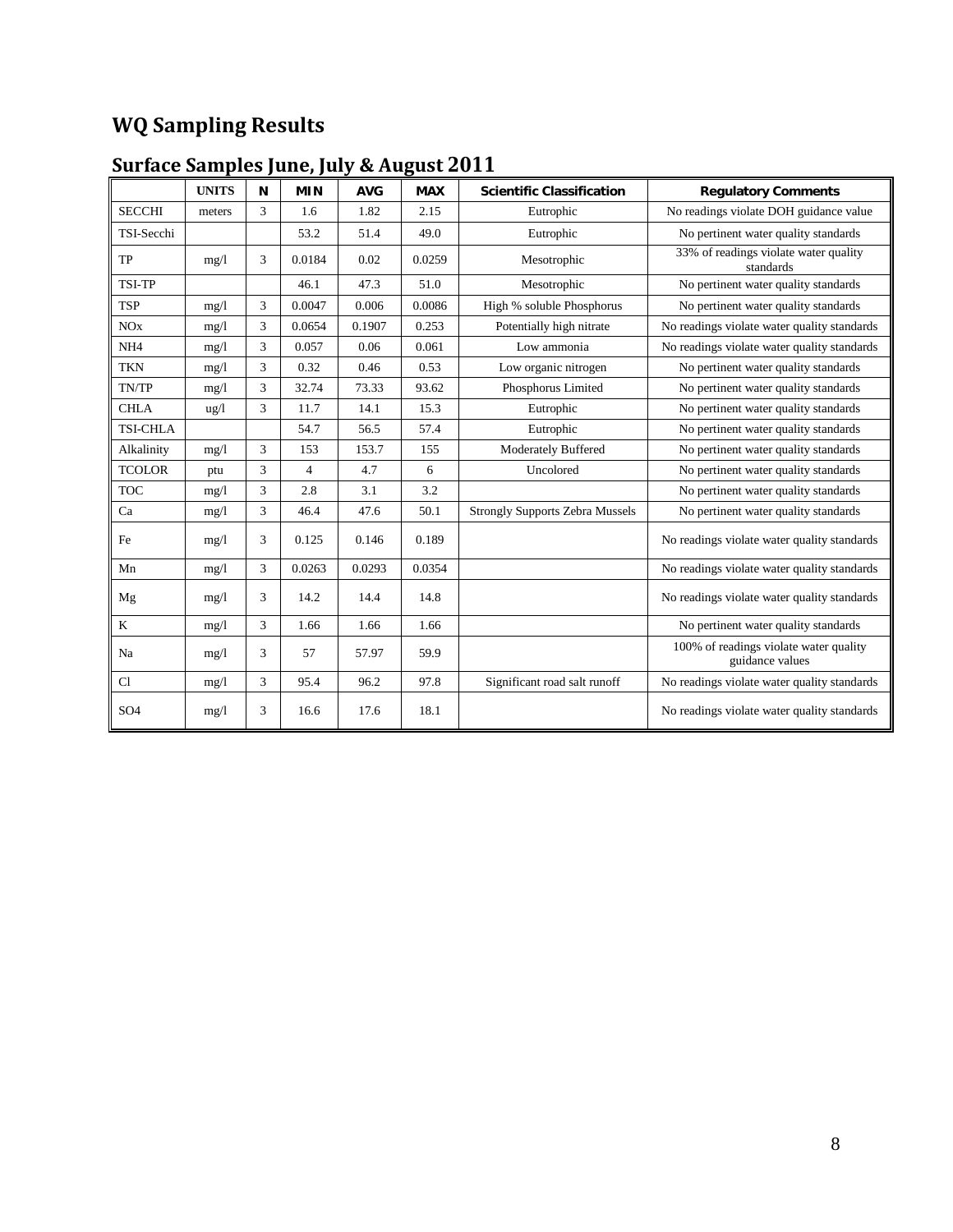|                 | <b>UNITS</b>    | N              | <b>MIN</b> | <b>AVG</b> | <b>MAX</b>     | <b>Scientific Classification</b>            | <b>Regulatory Comments</b>                               |
|-----------------|-----------------|----------------|------------|------------|----------------|---------------------------------------------|----------------------------------------------------------|
|                 |                 |                |            |            |                |                                             |                                                          |
| <b>SECCHI</b>   | meters          | 1              | 0.65       | 0.65       | 0.65           | Eutrophic                                   | 100% of readings violate DOH guidelines                  |
| TSI-Secchi      |                 |                | 66.2       | 66.2       | 66.2           | Eutrophic                                   | No pertinent water quality standards                     |
| TP              | mg/1            | $\overline{2}$ | 0.0387     | 0.04       | 0.0441         | Eutrophic                                   | 50% of readings violate water quality<br>standards       |
| <b>TSI-TP</b>   |                 |                | 56.8       | 57.3       | 58.7           | Eutrophic                                   | No pertinent water quality standards                     |
| <b>TSP</b>      | mg/1            | 2              | 0.0516     | 0.0581     | 0.0645         | High % soluble Phosphorus                   | No pertinent water quality standards                     |
| NOx             | mg/1            | 2              | 0.138      | 0.138      | 0.225          | Potentially high nitrate                    | No readings violate water quality standards              |
| NH <sub>4</sub> | mg/1            | 2              | <b>ND</b>  | 0.005      | 0.067          | Low ammonia                                 | No readings violate water quality standards              |
| <b>TKN</b>      | mg/1            | 2              | 0.49       | 0.55       | 0.6            | Intermediate organic nitrogen               | No pertinent water quality standards                     |
| TN/TP           | mg/1            | $\overline{2}$ | 35.70      | 38.43      | 41.16          | Phosphorus Limited                          | No pertinent water quality standards                     |
| <b>CHLA</b>     | $\frac{u g}{l}$ | 2              | 21.4       | 21.4       | 25.6           | Eutrophic                                   | No pertinent water quality standards                     |
| <b>TSI-CHLA</b> |                 |                | 60.7       | 60.7       | 62.4           | Eutrophic                                   | No pertinent water quality standards                     |
| Alkalinity      | mg/1            | $\mathfrak{2}$ | 136        | 148.5      | 161            | <b>Moderately Buffered</b>                  | No pertinent water quality standards                     |
| <b>TCOLOR</b>   | ptu             | 2              | 16         | 22         | 22             | <b>Weakly Colored</b>                       | No pertinent water quality standards                     |
| <b>TOC</b>      | mg/1            | 2              | 3.2        | 3.6        | $\overline{4}$ |                                             | No pertinent water quality standards                     |
| Ca              | mg/1            | 2              | 50.5       | 54.1       | 57.6           | <b>Strongly Supports Zebra Mussels</b>      | No pertinent water quality standards                     |
| Fe              | mg/1            | 2              | 0.302      | 0.726      | 1.15           | Taste or odor likely                        | 50% of readings violate water quality<br>standards       |
| Mn              | mg/1            | 2              | 0.195      | 0.2375     | 0.28           |                                             | No readings violate water quality standards              |
| Mg              | mg/1            | $\mathbf{2}$   | 8.26       | 9.33       | 10.4           |                                             | No readings violate water quality standards              |
| K               | mg/1            | $\overline{2}$ | 2.35       | 2.5        | 2.64           |                                             | No pertinent water quality standards                     |
| Na              | mg/1            | 2              | 25.5       | 30.15      | 34.8           |                                             | 50% of readings violate water quality<br>guidance values |
| Cl              | mg/1            | $\overline{2}$ | 44.5       | 55.55      | 66.6           | Significant road salt runoff                | No readings violate water quality standards              |
| SO <sub>4</sub> | mg/1            | 2              | 12.2       | 12.2       | 14.4           | No readings violate water quality standards |                                                          |

### **Surface Samples September & October 2011**

### **Lake Perception June, July & August 2011**

|                                | <b>UNITS</b>   | <b>MIN</b> | AVG  | <b>MAX</b> | <b>Scientific Classification</b>   |
|--------------------------------|----------------|------------|------|------------|------------------------------------|
| Water Clarity Assessment       | $1-5$ , 1 best |            |      |            | Definite Algal Greenness           |
| <b>Weed Assessment</b>         | 1-5.1 best     |            | 3.67 |            | Dense Plant Growth at Lake Surface |
| <b>Recreational Assessment</b> | $1-5.1$ best   |            |      |            | Slightly Impaired                  |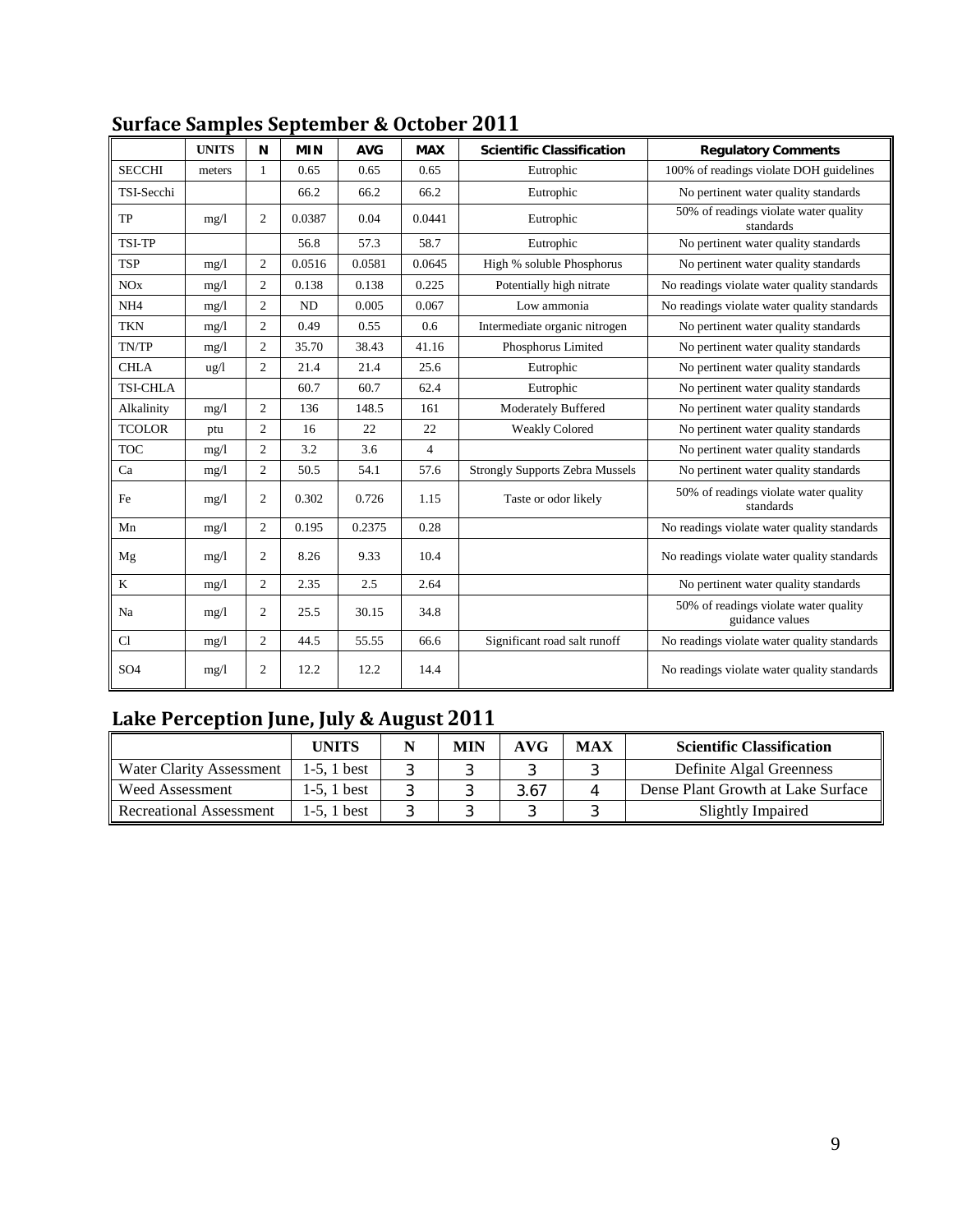|             | Sample           |               |       |            |            |            |                 |                 |      |                  |            |                |                  |                  |                 |                 |
|-------------|------------------|---------------|-------|------------|------------|------------|-----------------|-----------------|------|------------------|------------|----------------|------------------|------------------|-----------------|-----------------|
| <b>DATE</b> | Depth            | <b>SECCHI</b> | TP    | <b>TSP</b> | <b>TKN</b> | <b>SKN</b> | NO <sub>3</sub> | NH <sub>4</sub> | pH   | SpCond           | <b>ANC</b> | <b>TCOLOR</b>  | <b>CHLA</b>      | <b>TOC</b>       | SO <sub>4</sub> | CL              |
| 5/11/1982   | 1.0              | 2.50          | 0.034 | <b>ND</b>  | <b>ND</b>  | <b>ND</b>  | <b>ND</b>       | <b>ND</b>       | 8.10 | 76               | 1190.0     | <b>ND</b>      | <b>ND</b>        | <b>ND</b>        | ${\rm ND}$      | $\rm ND$        |
| 8/10/1982   | 1.0              | 1.30          | 0.024 | 0.005      | 0.36       | 0.32       | <b>ND</b>       | 0.023           | 8.30 | 381              | 1370.0     | <b>ND</b>      | 25.90            | 3.4              | <b>ND</b>       | <b>ND</b>       |
| 8/10/1982   | 8.0              |               | 0.250 | 0.008      | 2.80       | 2.80       | <b>ND</b>       | 2.800           | 7.00 | 420              | 1890.0     | ND             | <b>ND</b>        | 3.6              | <b>ND</b>       | <b>ND</b>       |
| 4/12/1984   | 2.0              | 2.00          | 0.022 | $\rm ND$   | <b>ND</b>  | ND         | <b>ND</b>       | <b>ND</b>       | 8.35 | 465              | 1000.0     | $\sqrt{2}$     | 7.20             | <b>ND</b>        | ${\rm ND}$      | $\overline{ND}$ |
| 6/6/1984    | 1.0              | 3.50          | 0.019 | 0.010      | 0.34       | 0.30       | 0.30            | 0.028           | 8.08 | 335              | 780.0      | $\overline{2}$ | 5.20             | 2.2              | 31.0            | 51.00           |
| 6/6/1984    | 8.0              |               | 0.067 | 0.012      | 2.00       | 1.20       | 0.08            | 0.730           | 7.75 | 400              | 1150.0     | 3              | 17.90            | 3.0              | 26.0            | 53.00           |
| 7/25/1984   | 1.0              | 1.00          | 0.055 | 0.006      | 0.88       | 0.19       | <b>ND</b>       | 0.058           | 8.30 | 490              | 1570.0     | <b>ND</b>      | 20.40            | 3.3              | 24.0            | 48.00           |
| 7/25/1984   | 7.0              |               | 0.047 | 0.009      | 3.60       | 2.20       | <b>ND</b>       | 1.600           | 7.80 | 500              | 1750.0     | <b>ND</b>      | <b>ND</b>        | 3.1              | 17.0            | 51.00           |
| 8/14/1984   | 1.0              | 1.25          | 0.042 | 0.011      | 0.52       | 0.24       | ND              | 0.036           | 8.40 | 480              | 1350.0     | <b>ND</b>      | 15.10            | 3.1              | 10.0            | 54.00           |
| 8/14/1984   | 7.0              |               | 0.065 | 0.037      | 3.40       | 3.20       | <b>ND</b>       | 2.300           | 7.50 | 510              | 1890.0     | 5              | <b>ND</b>        | $\overline{3.6}$ | 15.0            | 51.00           |
| 10/23/1984  | 1.0              | 1.33          | 0.034 | 0.007      | 0.44       | 0.24       | 0.15            | 0.055           | 8.16 | 540              | 1660.0     | 12             | 23.30            | 3.7              | 32.0            | 60.00           |
| 4/30/1985   | 2.0              | 1.75          | 0.038 | 0.008      | 0.42       | 0.38       | 0.24            | 0.030           | 8.22 | 400              | 1020.0     | 5              | 9.40             | 2.0              | 31.0            | 48.00           |
| 5/31/1996   | $\overline{1.5}$ | 2.5           | 0.018 | 0.005      | 0.33       | 0.18       | 0.30            | 0.02            | 8.23 | 566              | 2820       | $\overline{5}$ | $\overline{7.1}$ |                  |                 |                 |
| 5/31/1996   | 8.0              |               | 0.037 | 0.003      |            |            |                 |                 |      |                  |            |                |                  |                  |                 |                 |
| 6/21/1996   | 1.5              | 2.0           | 0.018 | 0.008      | 0.35       | 0.25       | 0.30            | 0.04            | 8.25 | 589              | 2840       | 5              | 12.8             |                  |                 |                 |
| 6/21/1996   | 6.0              |               | 0.034 | 0.009      |            |            |                 |                 |      |                  |            |                |                  |                  |                 |                 |
| 7/15/1996   | 1.5              | 0.8           | 0.047 | 0.003      | 0.40       | 0.17       | <b>ND</b>       | $-0.01$         | 6.72 | 537              | 2480       | 5              | 50.0             |                  |                 |                 |
| 7/15/1996   | 6.0              |               | 0.046 | 0.003      |            |            |                 |                 |      |                  |            |                |                  |                  |                 |                 |
| 8/9/1996    | 1.5              | 1.1           | 0.033 | 0.007      | 0.29       | 0.16       | <b>ND</b>       | 0.02            | 7.41 | 624              | 3300       | 5              | 31.0             |                  |                 |                 |
| 8/9/1996    | 7.0              |               | 0.038 | 0.005      |            |            |                 |                 |      |                  |            |                |                  |                  |                 |                 |
| 9/6/1996    | 1.5              | 1.0           | 0.029 | 0.006      | 0.30       | 0.17       | <b>ND</b>       | 0.09            | 7.38 | 642              | 3580       | 5              | 36.0             |                  |                 |                 |
| 9/6/1996    | 6.0              |               | 0.031 | 0.004      |            |            |                 |                 |      |                  |            |                |                  |                  |                 |                 |
| 9/27/1996   | 1.5              | 1.0           | 0.033 | 0.003      | 0.34       | 0.25       | 0.04            | 0.14            | 8.34 | 507              | 2340       | 2              | 44.7             |                  |                 |                 |
| 9/27/1996   | 6.0              |               | 0.030 | 0.006      |            |            |                 |                 |      |                  |            |                |                  |                  |                 |                 |
| 10/18/1996  | 1.5              | 1.3           | 0.027 | 0.003      | 0.30       | 0.17       | 0.18            | 0.17            | 8.28 | $\overline{518}$ | 2280       | $\overline{2}$ | 29.6             |                  |                 |                 |
| 10/18/1996  | 6.0              |               | 0.029 | 0.003      |            |            |                 |                 |      |                  |            |                |                  |                  |                 |                 |

### **Historical LCI Data from Collins Lake**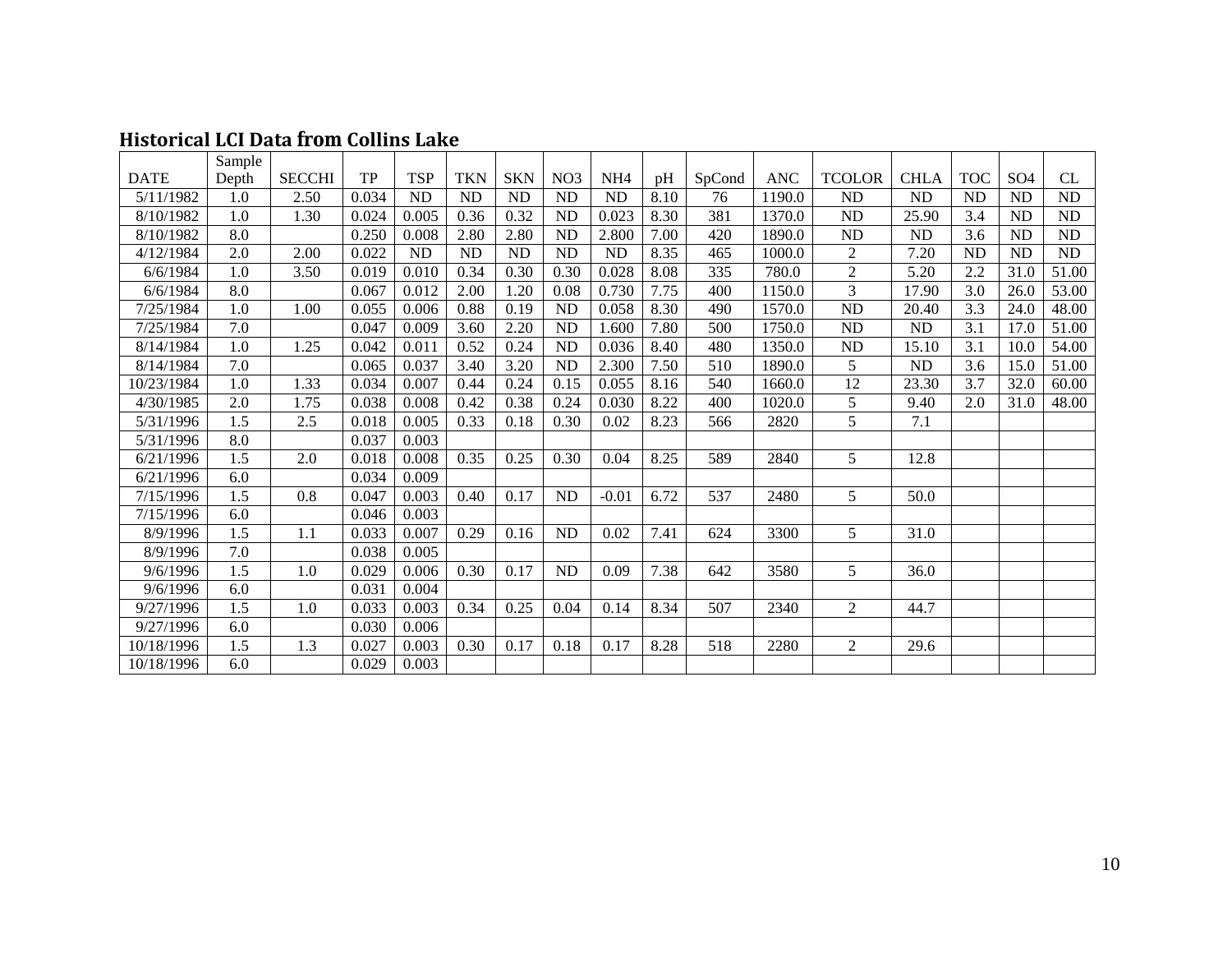# **Legend Information**

## **General Legend Information**

| <b>Surface Samples</b>       | $=$ integrated sample collected in the first 2 meters of surface water                                                                                            |
|------------------------------|-------------------------------------------------------------------------------------------------------------------------------------------------------------------|
| <b>SECCHI</b>                | $=$ Secchi disk water transparency or clarity - measured in meters $(m)$                                                                                          |
| TSI-SECCHI                   | = Trophic State Index calculated from Secchi, = $60 - 14.41*ln(Secchi)$                                                                                           |
| <b>Laboratory Parameters</b> |                                                                                                                                                                   |
| ND                           | $=$ Non-Detect, the level of the analyte in question is at or below the laboratory's detection<br>limit                                                           |
| <b>TP</b>                    | $=$ total phosphorus- milligrams per liter (mg/l)<br>Detection $limit = 0.003$ mg/l; NYS Guidance Value = $0.020$ mg/l                                            |
| TSI-TP                       | = Trophic State Index calculated from TP, = $14.42*ln(TP*1000) + 4.15$                                                                                            |
| <b>TSP</b>                   | $=$ total soluble phosphorus, mg/l<br>Detection $\lim_{t=0}$ = 0.003 mg/l; no NYS standard or guidance value                                                      |
| <b>NO<sub>x</sub></b>        | $=$ nitrate + nitrite nitrogen, mg/l<br>Detection limit = $0.01$ mg/l; NYS WQ standard = $10$ mg/l                                                                |
| NH <sub>4</sub>              | $=$ total ammonia, mg/l<br>Detection limit = $0.01$ mg/l; NYS WQ standard = $2$ mg/l                                                                              |
| <b>TKN</b>                   | $=$ total Kjeldahl nitrogen ( $=$ organic nitrogen $+$ ammonia), mg/l<br>Detection $\lim_{t=0} 0.01$ mg/l; no NYS standard or guidance value                      |
| TN/TP                        | = Nitrogen to Phosphorus ratio (molar ratio), = $(TKN + NOx)*2.2/TP$<br>$>$ 30 suggests phosphorus limitation, $<$ 10 suggests nitrogen limitation                |
| <b>CHLA</b>                  | = chlorophyll <i>a</i> , micrograms per liter ( $\mu$ g/l) or parts per billion (ppb)<br>Detection $\text{limit} = 2 \mu g/l$ ; no NYS standard or guidance value |
| <b>TSI-CHLA</b>              | = Trophic State Index calculated from CHLA, = $9.81*ln(CHLA) + 30.6$                                                                                              |
| <b>ALKALINITY</b>            | $=$ total alkalinity in mg/l as calcium carbonate<br>Detection $\lim_{t=10}$ mg/l; no NYS standard or guidance value                                              |
| <b>TCOLOR</b>                | $=$ true (filtered or centrifuged) color, platinum color units (ptu)<br>Detection $\text{limit} = 5 \text{ put}$ ; no NYS standard or guidance value              |
| <b>TOC</b>                   | $=$ total organic carbon, mg/l<br>Detection $\text{limit} = 1 \text{ mg/l}$ ; no NYS standard or guidance value                                                   |
| Ca                           | $=$ calcium, mg/l<br>Detection $\text{limit} = 1 \text{ mg/l}$ ; no NYS standard or guidance value                                                                |
| Fe                           | $=$ iron, mg/l<br>Detection limit = $0.1$ mg/l; NYS standard = $0.3$ mg/l for class A waters<br>1.0 mg/l for class B & C waters                                   |
| Mn                           | $=$ manganese, mg/l<br>Detection limit = $0.01$ mg/l; NYS standard = $0.3$ mg/l for class A waters<br>1.0 mg/l for class B & C waters                             |
| Mg                           | $=$ magnesium, mg/l<br>Detection limit = $2 \text{ mg/l}$ ; NYS standard = $35 \text{ mg/l}$                                                                      |
| K                            | $=$ potassium, mg/l<br>Detection $\text{limit} = 2 \text{ mg/l}$ ; no NYS standard or guidance value                                                              |
| Na                           | $=$ sodium, mg/l<br>Detection limit = $2 \text{ mg/l}$ ; NYS standard = $20 \text{ mg/l}$                                                                         |
| C <sub>1</sub>               | $=$ chloride, mg/l<br>Detection limit = $2 \text{ mg/l}$ ; NYS standard = $250 \text{ mg/l}$                                                                      |
| SO <sub>4</sub>              | $=$ sulfate, mg/l<br>Detection limit = $2 \text{ mg/l}$ ; NYS standard = $250 \text{ mg/l}$                                                                       |
| As                           | $=$ arsenic, mg/l<br>Detection limit = $3.2 \text{ mg/l}$ ; NYS standard = $10 \text{ mg/l}$                                                                      |